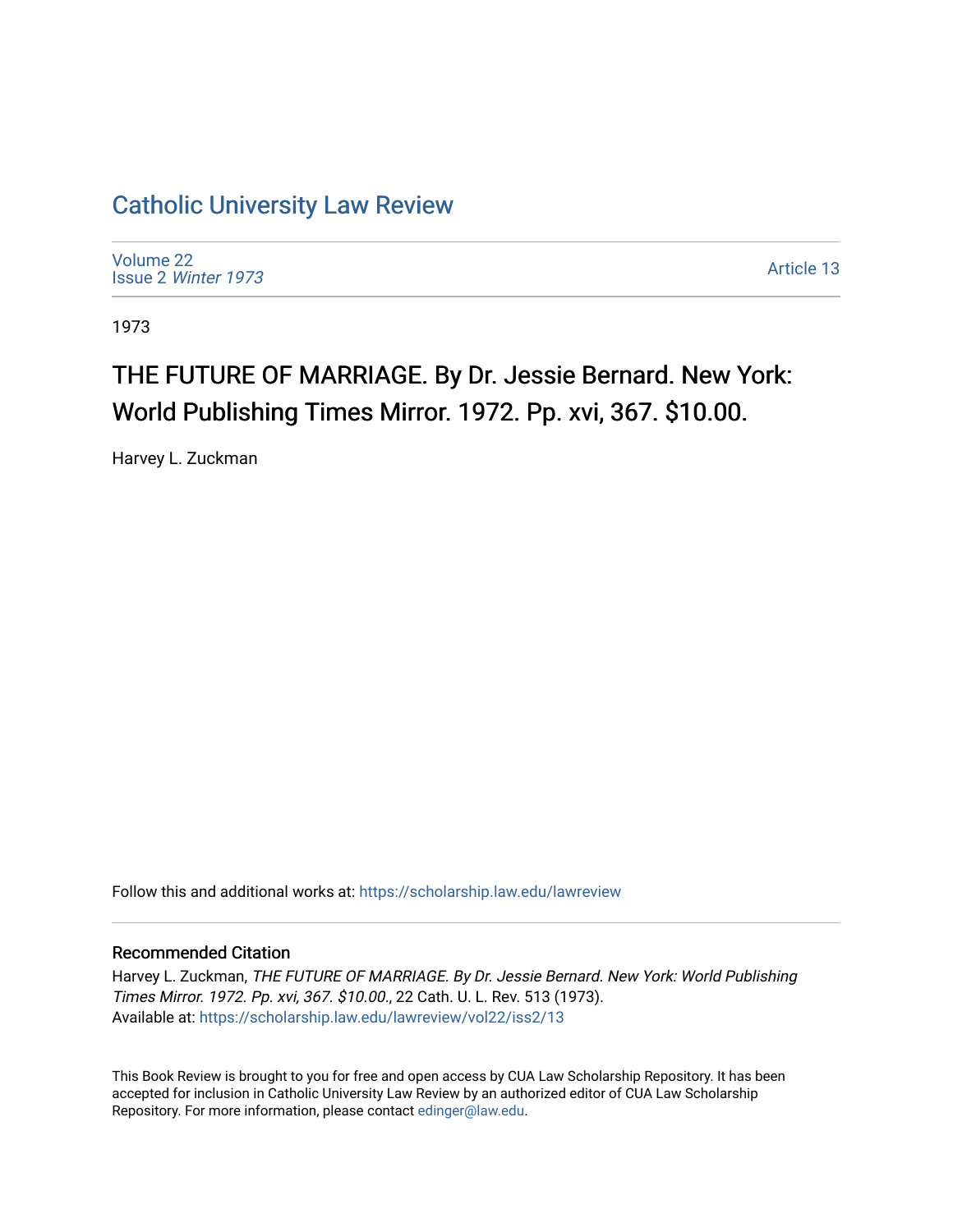#### **BOOK REVIEW**

#### **THE FUTURE OF MARRIAGE. By Dr. Jessie Bernard. New York: World Publishing Times Mirror. 1972. Pp. xvi, 367. \$10.00.**

#### **Harvey L. Zuckman**

This is a dangerous book. Though perhaps not quite as threatening to conventional thought as Marx' *Das Kapital* or Darwin's *Origin of the Species* were in their time, Dr. Bernard's book draws together empirical sociological data to support the onslaught of the Women's Liberation Movement against one of western civilization's most venerable institutions: Marriage for life between one man and one woman to the exclusion of all others.

After documenting her premise that the exclusive and permanent commitment we know as marriage causes unhappiness in most women because of the resulting isolation from the commercial and professional world, the loss of status as a homemaker or the "dwindling into a wife," the submergence of the wife's personality, and the great pressures and tensions inherent in child bearing and child rearing, Dr. Bernard concludes that women are paying too high a price for the apparent security that the present permanent and exclusive commitment is supposed to provide.

Though she does not emphasize the point, it is implicit in her thinking that this quid pro quo of security has become illusory. At one time the combination of social and religious pressures and our legal institutions virtually assured the woman marital status and economic security at least for the life of her husband. But with the advent of liberalized divorce grounds the routine uncontested divorce and finally even "no fault" divorce, the commitment to permanence of the marriage has disappeared.

What the average wife is left with is a very bad bargain, indeed, and one that modem young women, whose consciousness is being raised by the Women's Liberation Movement, will soon no longer accept.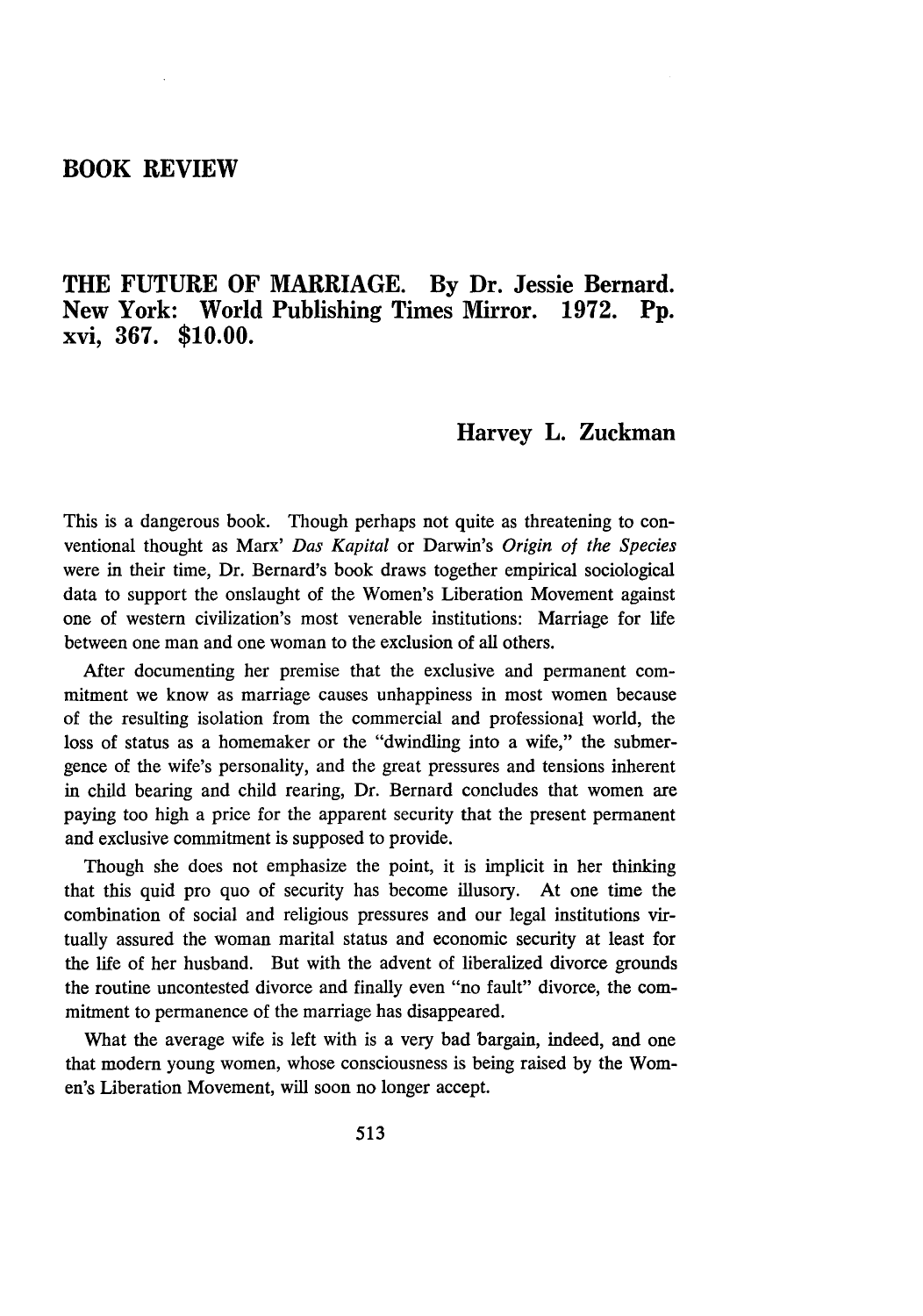But Dr. Bernard, who writes in a very direct and spritely style with liberal use of the colloquial, does believe that marriage, in the sense of personal commitment between men and women, not necessarily bolstered by social, religious or legal institutions, does have a future. Instead of the permanent and exclusive form of marriage having a monopoly, it will represent but one available option. Other possibilities for unions between the sexes mentioned by Dr. Bernard are such permanent but non-exclusive ones as the *menage a trois,* group marriages and even polygyny for the geriatric set (because of the vastly greater abundance of female senior citizens than superannuated males), the non-exclusive non-permanent household group of ten or so consenting adults of varying ages coming together to share household chores, sexual relations, and child rearing for a given period of time and the exclusive but not permanent marriage under contract for a given period of time.

Of special interest to lawyers is the last mentioned short term contract which would require the spouses to pick up each other's option at the end of say a five-year period. Official recognition of such a contract would put an end to the monopoly of the standard lifetime contract and erode the idea that marriage is a status entered into through contract. Dr. Bernard professes to see such recognition on the horizon. She points to the fact that a serious bill to recognize the option marriage contract was introduced in the 1971 session of the Maryland legislature.'

From the author's perspective, the main thrust of the changing form of marriage is to provide women with a greater chance for personal happiness and satisfaction—the present form being reasonably congenial to men, because of their breadwinner or "hero" role. Thus, cutting across all of the new options is the requirement that roles be shared. Men will have to spend substantial periods of their time as child rearers and homemakers, giving the women the opportunity to experience breadwinning and the personal growth supposedly associated with commercial and professional life. Dr. Bernard has no illusions that achieving this fundamental restructuring of the way a whole society thinks and acts will be easy. She is all too familiar with such male dodges as tokenism and counterfeit sharing. She quotes one woman's analysis of her husband's counterfeiting:

"I don't mind sharing the housework, but I don't do it very well. We should each do the things we're best at." MEANING: Unfortunately I'm no good at things like washing dishes or cooking. What

**<sup>1. (1971)</sup>** H.B. No. **633** (Dels. Lee and Boswell. The Bill died in committee but has been revised and prefiled for the **1973** legislative session. **(1972)** H.B. No. **3** (Del. Lee). As it stands now the bill permits but does not require option marriage **contracts for a term of** three **years and renewable** every **three** years thereafter.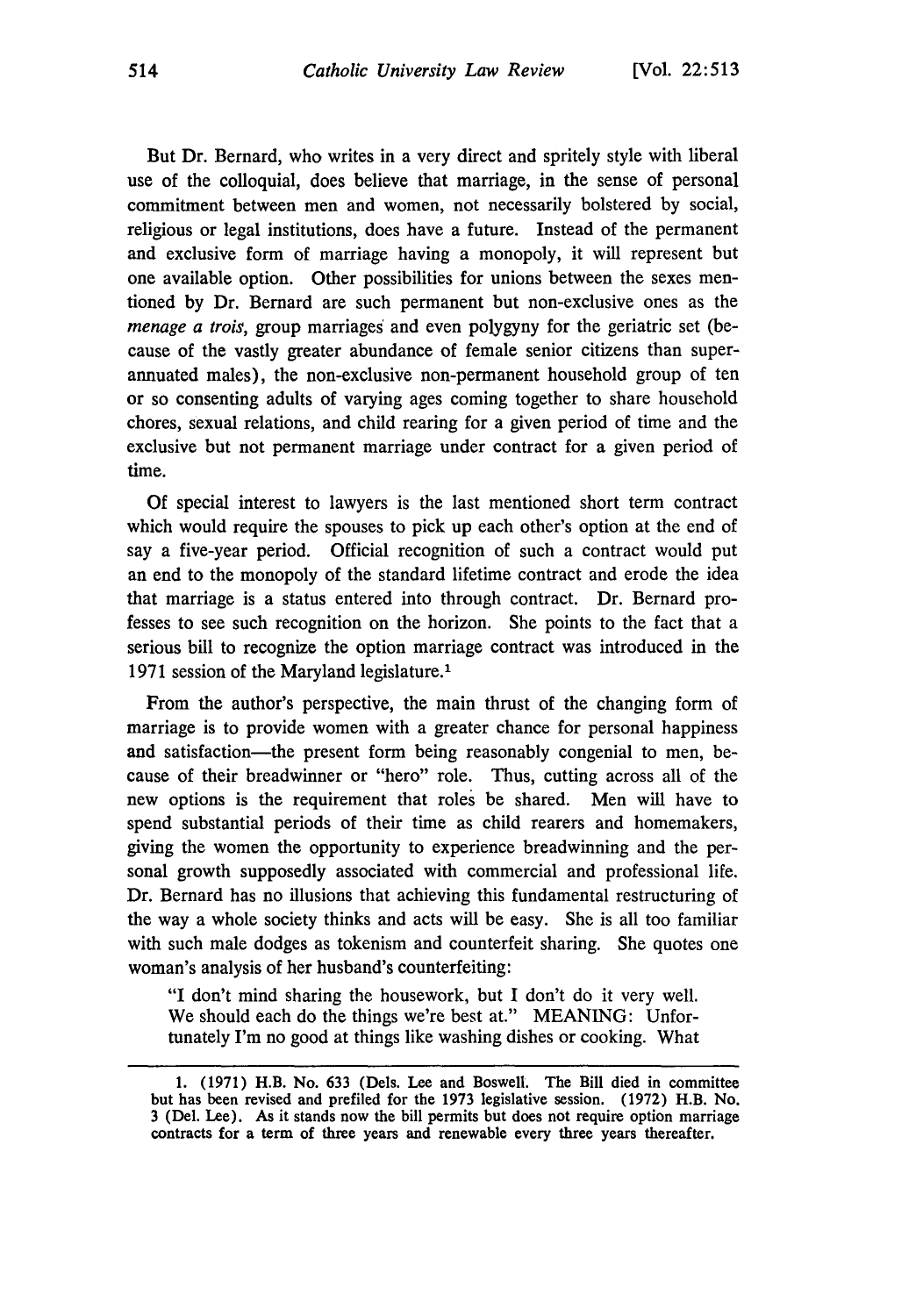I do best is a little light carpentry, changing light bulbs, moving furniture (how often do *you* move furniture?) ALSO MEANING: Historically the lower classes (black men and us [wives]) have had hundreds of years experience doing menial jobs. It would be a waste of manpower to train someone else to do them now. ALSO MEANING: I don't like the dull stupid boring jobs, so you should do them. <sup>2</sup>

**All** in all this woman isolated eleven such husbandly dodges for Dr. Bernard. Some male readers may be amused by this passage but I for one found it hitting uncomfortably close to home-my home.

Though the radical restructuring of our industrial society necessary to free women will not come easily (the prospective twenty-seventh amendment considered), Dr. Bernard is optimistic. She points to such changing work patterns as the four-day forty hour week and projections that a twentyfour hour, four day week could, by 1990, produce a gross national product equal to that now produced by the forty-hour five-day week. It is just possible that long before 1990, we may witness the five-day forty-hour week being shared by husband and wife and child rearing, too. Such is right now the official policy of Sweden, and, Dr. Bernard implies, there is no good reason why it should not be our policy as well.

It is safe to say that her chapter on the "shared-role pattern" is the essence of this provocative work and is must reading for anyone with a serious interest in marriage as an institution and the unrest it generates.

While my own unscientific observations lead me to the same basic conclusion that women are presently shortchanged in marriage, the book leaves me, a male, with a sense of unease if the future will be as Dr. Bernard projects it. For as she herself tells us in the first three chapters, in every conventional marriage there are in reality *two* marriages, the marriage perceived by the wife and the marriage perceived by the husband. Until now, the husband generally has had the better marriage because of his "hero" role. Dr. Bernard tolls us very little of how the new order will affect the male personality. She says simply that by changing our educational patterns and industrial system, we can condition the male to this new mode of living. She may be right. Certainly, justice, to the women would dictate the direction of marriage perceived by her. But she fails to make a convincing case that male partners will share in the greater happiness of their mates. As I said, this is a dangerous book, especially for men who presently "enlarge into husbands."